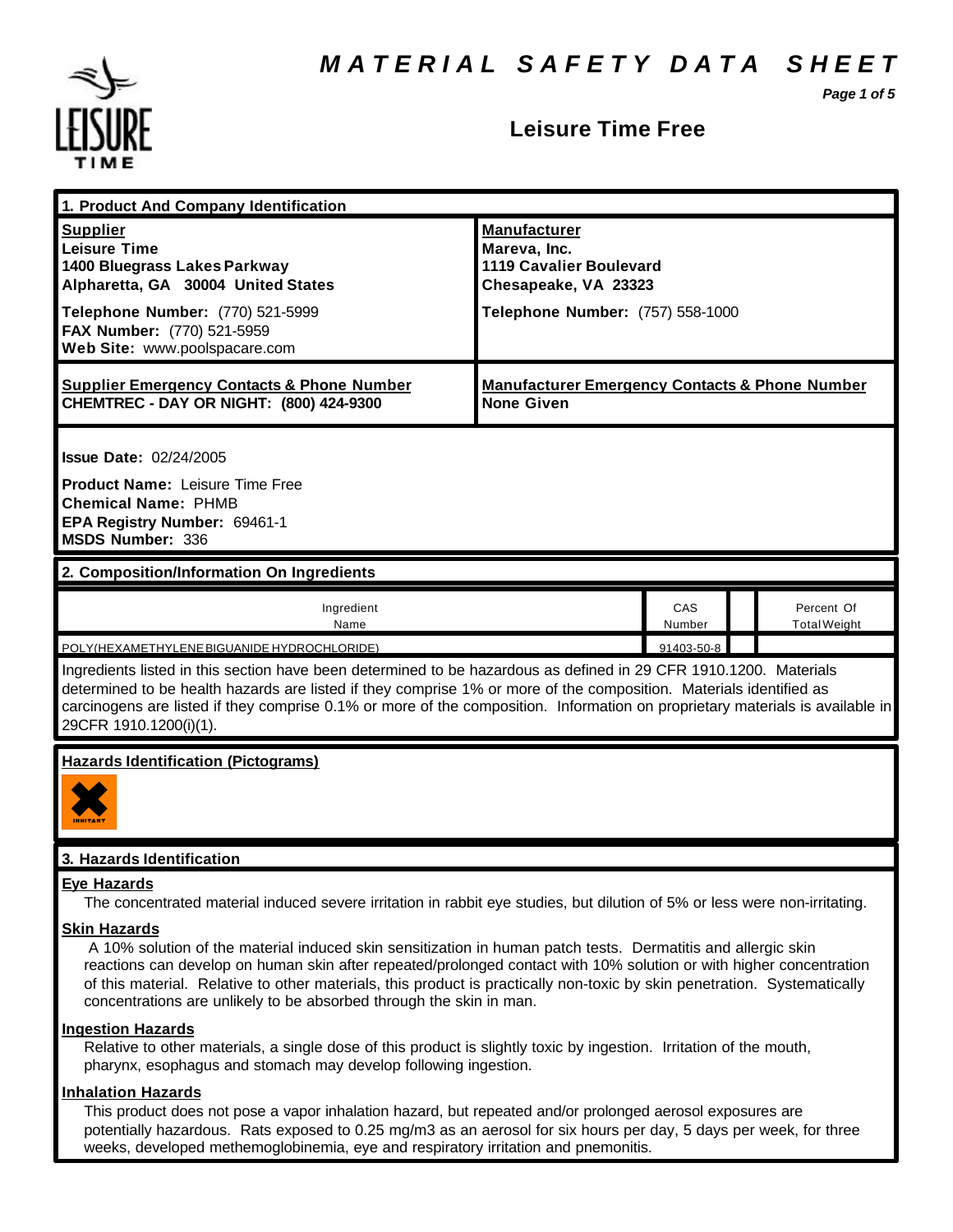## **Leisure Time Free**

### **3. Hazards Identification - Continued**

### **Inhalation Hazards - Continued**

No adverse respiratory effects were observed at 0.025 mg/m3 in air. The effects were more severe at higher concentrations. If aerosol exposure is limited and good industrial hygiene is practiced, the potential hazards associated with aerosol exposure will not be expressed.

The symptoms of methemoglobinemia includes cyanosis (blue-tinged skin), euphoria, headache, flushed face, light-headedness, ataxis, weakness, rapid heart beat, labored breathing, nausea, vomiting and mental confusion. Hypertension, blindness, liver and kidney injury can result after extreme exposure.

### **First Aid (Pictograms)**



### **4. First Aid Measures**

#### **Eye**

In case of contact, hold eyelids apart and immediately flush eyes with plenty of water for at least 15 minutes. Consult Physician

#### **Skin**

In case of contact, immediately flush skin with soap and plenty of water. Get medical attention immediately if irritation (redness, itching, burning) develops.

#### **Ingestion**

DO NOT INDUCE VOMITING. Give one or two glasses of water to drink and refer victim to medical personnel. Never give anything by mouth to an unconscious victim.

### **Inhalation**

If inhaled, remove to fresh air. If cough or other respiratory symptoms develop, consult medical personnel.

### **Fire Fighting (Pictograms)**



### **5. Fire Fighting Measures**

**Flash Point:** N/A °F **Flammability Class:** N/A

### **Fire And Explosion Hazards**

None known

### **Extinguishing Media**

Use the appropriate extinguishing media for the surrounding fire.

### **Fire Fighting Instructions**

Firefighters should wear self-contained breathing apparatus and full protective gear.

### **6. Accidental Release Measures**

Wear skin, eye, and respiratory protection during cleanup. Contain spill and keep out of sewers and drains. Soak up liquid with absorbant and shovel into waste container. Cover container and remove from work area.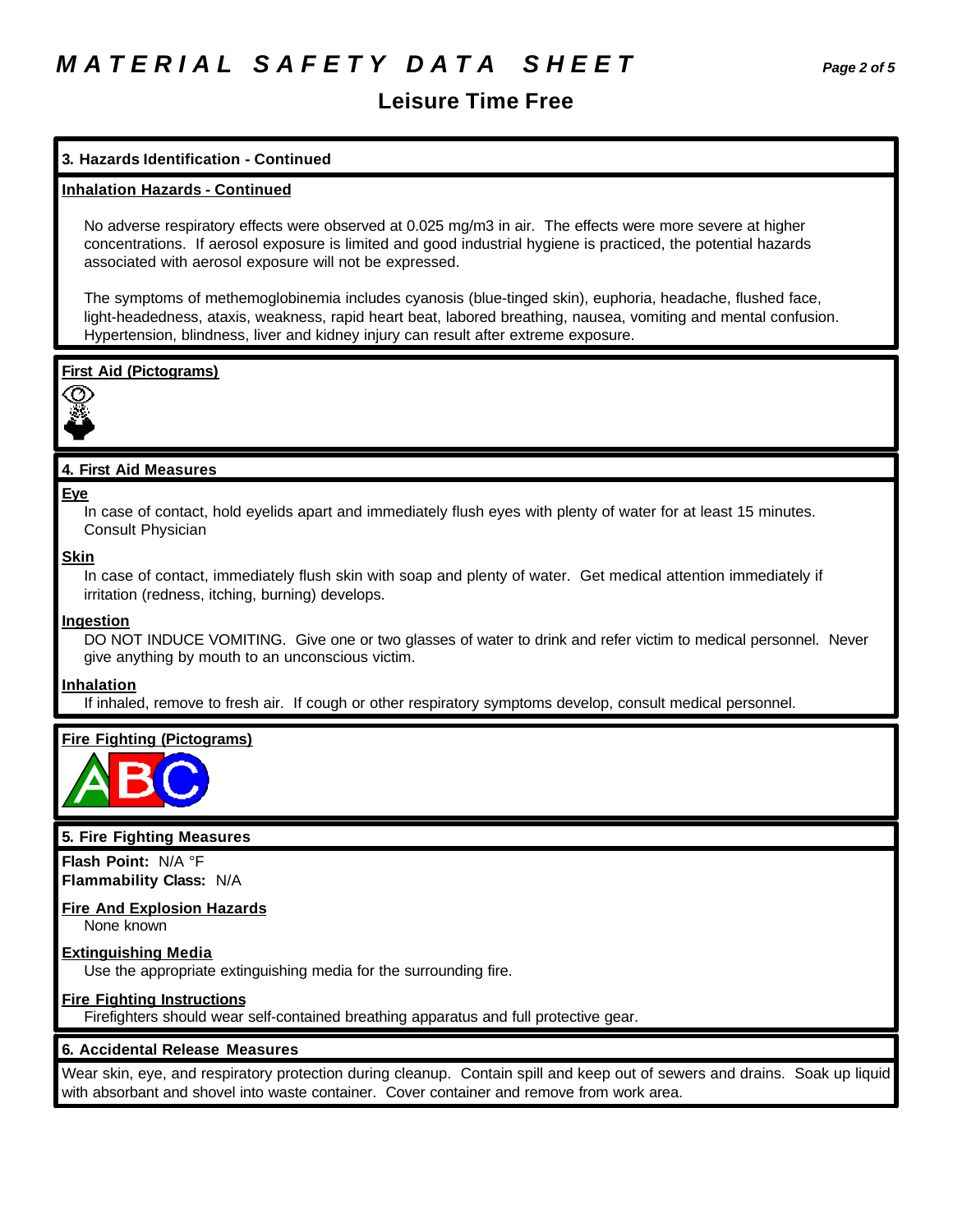# *M A T E R I A L S A F E T Y D A T A S H E E T Page 3 of 5*

### **Leisure Time Free**

**Handling & Storage (Pictograms) 7. Handling And Storage Handling And Storage Precautions** Prevent eye and skin contact. Avoid breathing aerosols. Normal chemical precautions should be taken in handling and storage of material. Do not generate aerosol unless can be fully contained such as in a closed system. **8. Exposure Controls/Personal Protection Engineering Controls** Local exhaust acceptable. Special exhaust not required. No TLV assigned. Minimize exposure in accordance with good hygiene practice. Exposure to the aerosol should be reduced or eliminated. **Eye/Face Protection** Prevent eye contact. Wear chemical goggles. **Skin Protection** Prevent skin contact. Use impervious gloves. Depending upon conditions of use, additional protection may be required such as apron, arm covers, or full body suit. **Respiratory Protection** If needed, use NIOSH-approved respirator with high efficiency filter combined with cartridge approved for ammonia and high methylamine. **9. Physical And Chemical Properties Appearance** blue liquid **Odor** mild **Chemical Type:** Mixture **Physical State:** Liquid **Boiling Point:** 102 °C **Specific Gravity:** 1.04 **pH Factor:** <5.0 **Solubility:** soluble in water **10. Stability And Reactivity Stability:** Stable **Hazardous Polymerization:** Will not occur. **Incompatible Materials** Copper, silver, sodium hydroxide, most metal. **Hazardous Decomposition Products** Combustion products of dry material: carbon dioxide, carbon monoxide, nitrogen oxide, ammonia, halogen, halogen acids, possible trace of carbonyl halide. **11. Toxicological Information Eye Effects** The concentrated material induced severe irritation in rabbit eye studies, but dilution of 5% or less were non-irritating.

### **Skin Effects**

This concentrated material induced moderate skin irritation in a 24-hour rabbit dermal irritation test. Dilution of 5% or less were not irritating on rat skin. The acute dermal LD 50 in rabbit is greater than 2 mg/kg in rabbits.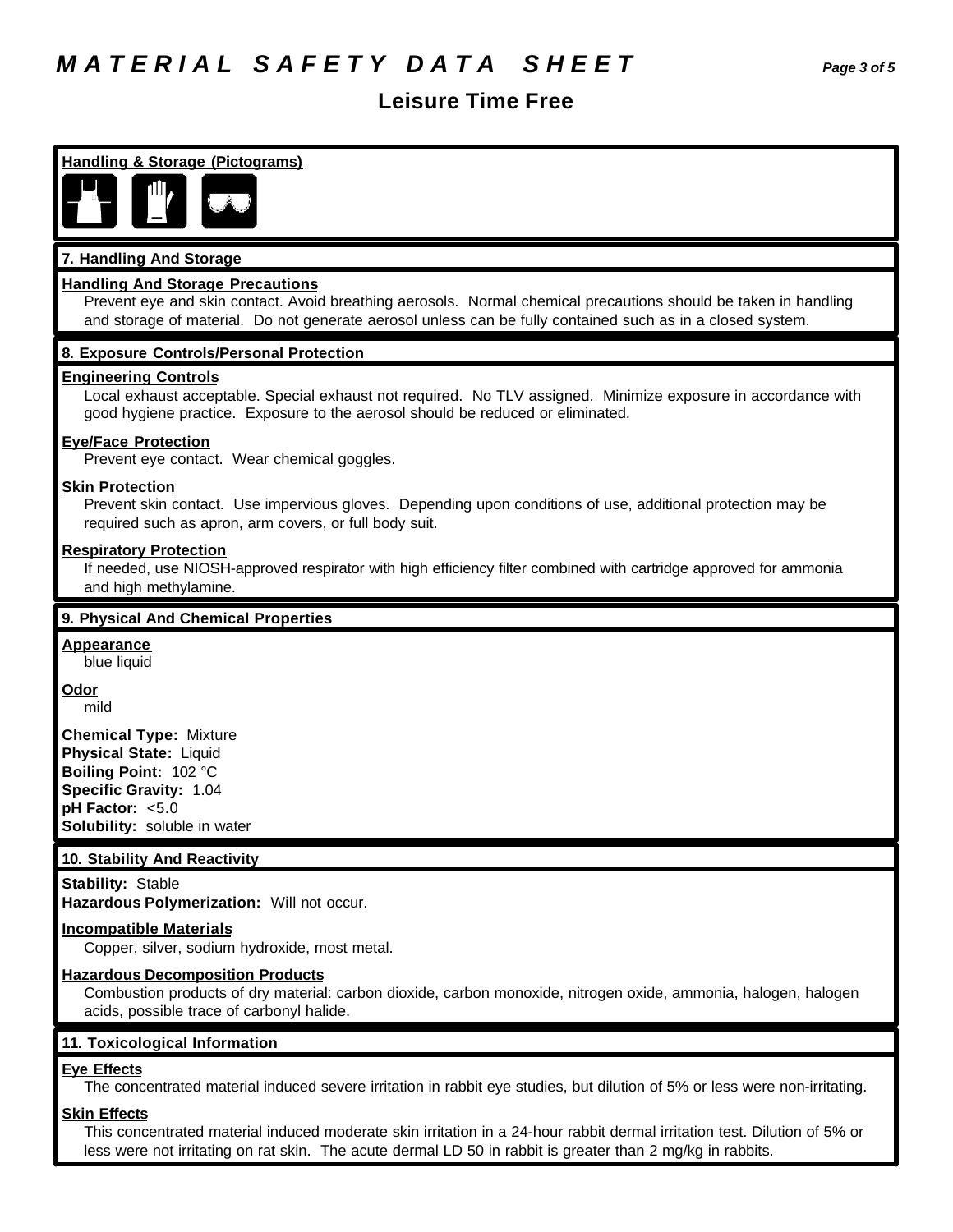## **Leisure Time Free**

### **11. Toxicological Information - Continued**

### **Acute Oral Effects**

The acute oral LD 50 in rat is 2.5 - 2.7 g/kg.

### **Acute Inhalation Effects**

This product does not pose a vapor inhalation hazard, but repeated and/or prolonged aerosol exposures are potentially hazardous. Rats exposed to 0.25 mg/m3 as an aerosol for six hours per day, 5 days per week, for three weeks, developed methemoglobinemia, eye and respiratory irritation and pnemonitis.

### **Conditions Aggravated By Overexposure**

PHMB, the active ingredient in this product, when administered to mice at very high doses, induced an increased incidence of cancer in mice. Under the conditions of anticipated use of this product, PHMB does not represent a risk to man.

**Ecological (Pictograms)**



### **12. Ecological Information**

**Ecotoxicological Information** This product is toxic to fish.

### **13. Disposal Considerations**

Discarded product is not a hazardous waste under RCRA, 40 CFR 261. This material is toxic to fish. Do not contaminate waterways by cleaning of equipment or by disposal of waste. To deactivate this material, adjust pH of solution to 6.8-7.0. Add 5% solution of sodium hypochlorite (household bleach), 5 parts sodium hypochlorite solution to one part product. Let stand for 48 hours. Dilute deactivated solution with plenty of water and discharge to a sewer serviced by a wastewater treatment facility.

Empty container retains product residue. Observe all hazards precautions. Do not distribute, make available, furnish, or reuse empty container except for storage and shipment of original product. Remove all product residue and puncture or otherwise destroy empty container before disposal.

### **RCRA Information**

Discarded product is not a hazardous waste under RCRA, 40 CFR 261.

### **14. Transport Information**

### **Proper Shipping Name**

Not regulated

### **Hazard Class**

Not regulated

### **DOT Identification Number** NONE

### **15. Regulatory Information**

### **U.S. Regulatory Information**

All ingredients are on the TSCA Chemical Substance Inventory. (Toxic Substances Control Act), Regulation, 40 CFR 710.

### **SARA Section 313 Notification**

This product does not contain any chemicals subject to the reporting requirements of SARA Section 313. (Regulation, 40 CFR 355, 370 and 372).